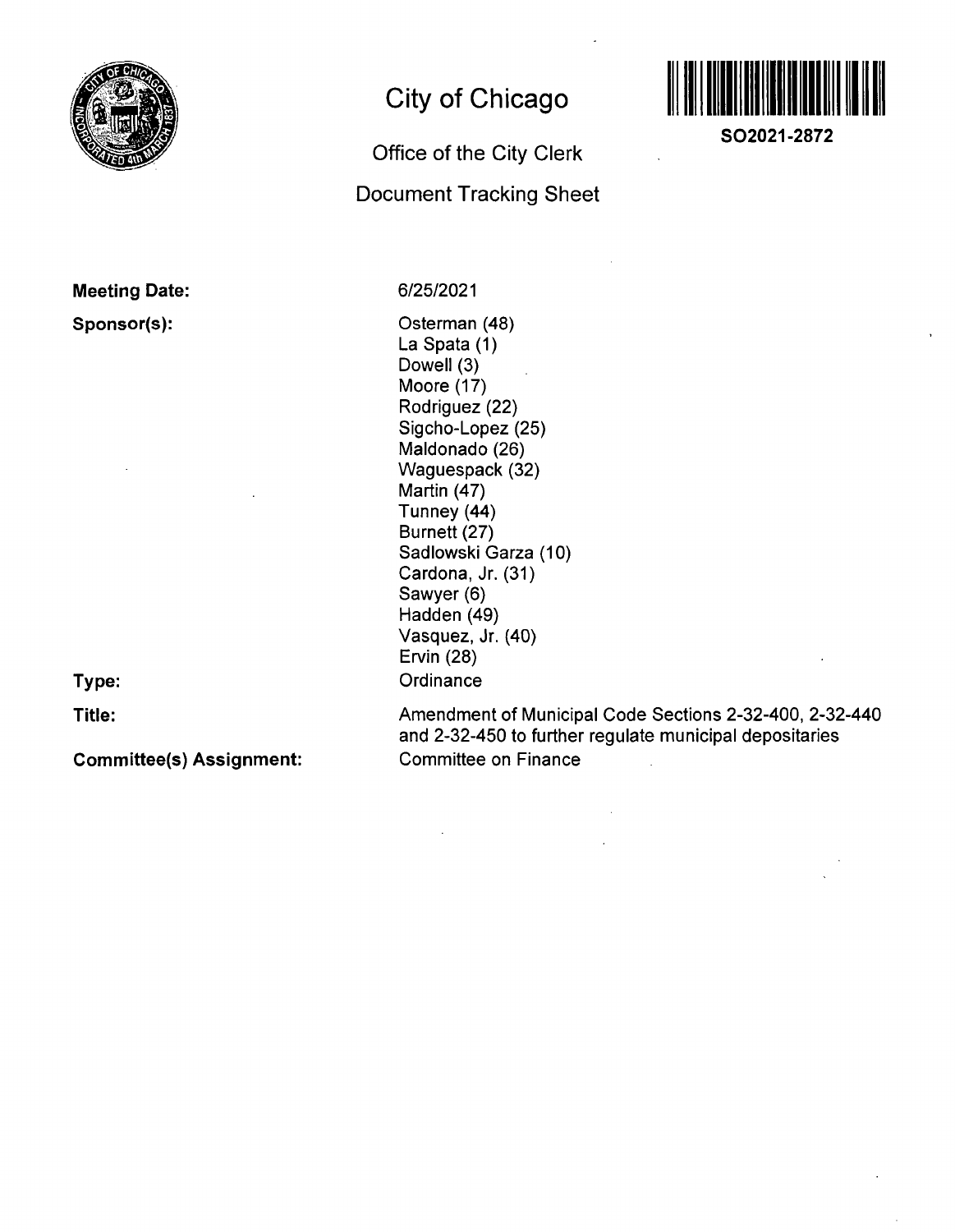### **S U BSIIIUI E ORDINANC E**

WHEREAS, Each year the City of Chicago enters into a banking relationship with banks who are recipients of the City's municipal deposits as approved by the Chicago City Council; and

WHEREAS, The City of Chicago is required to consider which banks are the best responsible bidders; and

WHEREAS, The City Council has the power to consider the protection of the city's interests in selecting municipal depositories; and

WHEREAS, These banks are required to report through the RFP process the following data on conventional and F.H./W.A. residential home purchase loans on an individual loan basis for residential properties within the City of Chicago: census tract; original loan amount; amount of down payment; effective interest rate; term of loan; purchase price; loan application date; points and fees; secured or unsecured; the amount of each construction loan made on residential properties by census tract; the amount of each home improvement or rehabilitation loan made on residential properties by census tract; the amount of each residential home refinancing made on residential properties by census tract; and

WHEREAS, With recent data showing a vast disparity in home lending by race and neighborhood in the City, transparency is needed to inform Chicagoans about the institutions where their public funds are being deposited; and

WHEREAS, The City should make the data collected through the RFP process accessible to all members of City Council and the public; now, therefore,

#### **BE IT ORDAINED BY THE CITY COUNCIL OF THE CITY OF CHICAGO:**

SECTION 1. Article V of Chapter 2-32 of the Municipal Code of Chicago is hereby amended by deleting the language struck through, and by inserting the language underscored, as follows:

#### **ARTICLE V. MUNICIPAL DEPOSITARIES DEPOSITORIES (2-32-400 ef seq.)**

#### **2-32-400 Bids awarded annually - Conditions.**

 $\mathbf{1}$ 

(a) Advertising, Transmittal, and Award of Bids. It shall be the duty of the comptroller Comptroller, at least once each year before the first day of December, to advertise for bids, from national and state banks and federal and state savings and loan associations seeking to be designated as municipal depositaries depositories, for the payment of interest upon the funds of the City of Chicago and Chicago Board of Education. Provided, however, that Chicago local school funds which are designated by the Chicago Board of Education as school internal accounts which, in general, are funds raised and expended for educational programs and for the benefit of students, shall be excluded from the funds of the Chicago Board of Education that are subject to the provisions of this Article V.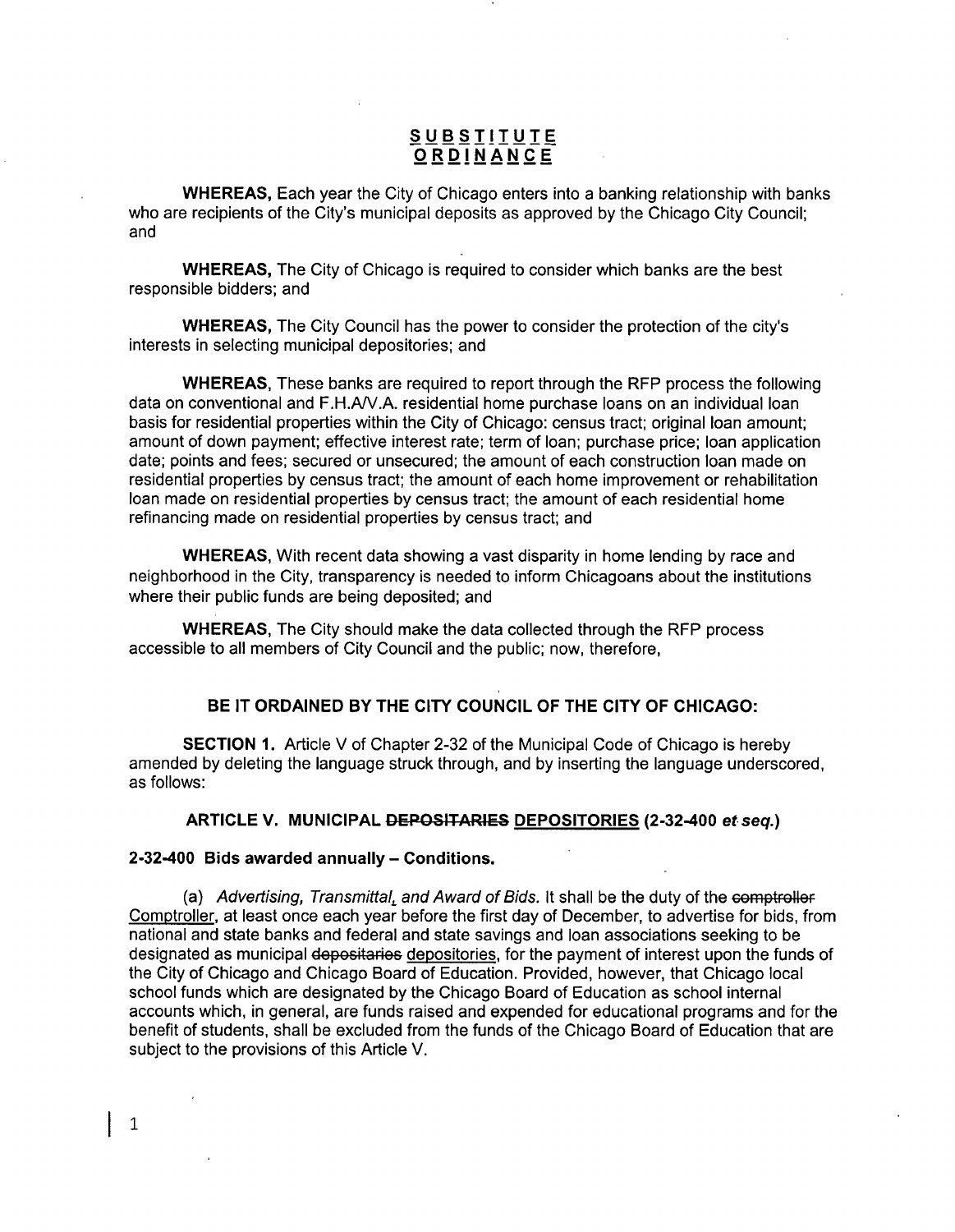Such bids and all information collected pursuant to this Article V shall be transmitted concurrently reported by the comptroller Comptroller to the City Council city council for its information and consideration no later than the fifteenth day of December of each year, to the end that an award or awards may be made upon such bids by the City Council city council before the beginning of each fiscal year. Concurrentiv with the transmission to the Citv Council of the information required under this paragraph, the Comptroller shall publish such information on the Comptroller's website and the Citv of Chicaqo Data Portal, except to the extent that the information to be published has been redacted because it is exempted from disclosure bv the Illinois Freedom of Information Act or anv other applicable law.

Prior to the Citv Council approvinq anv award to a prospective municipal depository, at least one subject matter hearinq. at which no vote will be taken, shall be held annuallv by the Committee on Finance to discuss such information transmitted by the Comptroller to the City Council under this section.

Such awards shall be made to the highest and best responsible bidder or bidders. The City Council city council shall have the power to reject any or all bids and to designate as many depositaries municipal depositories as it deems necessary to protect the city's interests. Only state or national banks or federal or state savings and loan associations that are regulariy organized, and are federally insured underthe Federal Deposit Insurance Act, and maintain an office within the corporate limits of the City of Chicago shall be designated as depositaries municipal depositories.

(b) Duplicate Copy of Bid to Be Submitted to the Treasurer. Each bank or savings and loan association that submits a bid to the Comptroller comptroller pursuant to subsection (a) of this section shall simultaneously submit a duplicate copy of its bid submission, including any subsequent amendments thereto, to the treasurer Treasurer.

(c) Failure to Designate  $-$  Legal Effect. If, prior to the beginning of any fiscal year, the City Council city council fails to enact an ordinance designating municipal depositaries depositories for such fiscal year, the municipal depositaries depositories in existence as of 11:59 P.M. on the last day of the year immediately preceding commencement of the applicable fiscal year shall retain their designation as municipal depositaries depositories until ten days after any such ordinance takes legal effect.

(d) Acquisition, Merger or Consolidation - Legal Effect on Municipal Depositary Depository Designation. If a municipal depositary depository acquires or is acquired by, or merges or consolidates with, any other bank or savings and loan association or subsidiary thereof, regardless of whether such bank or savings and loan association or subsidiary thereof is a municipal depositary depository, such newly created or successor bank or savings and loan association shall be deemed, by operation of law, to be a municipal depositary depository as of the date of acquisition, merger or consolidation. Such designation shall remain in effect until ten days after an ordinance designating municipal depositaries depositories for the next applicable fiscal year takes legal effect.

#### **2-32-440 Lending and deposit specifications required.**

With each bid for interest upon city and school funds, the Comptroller comptroller shall obtain, in a form prescribed by the Comptroller, him from each bidder, the lending and deposit information for its home office and for each branch office or facility the following information: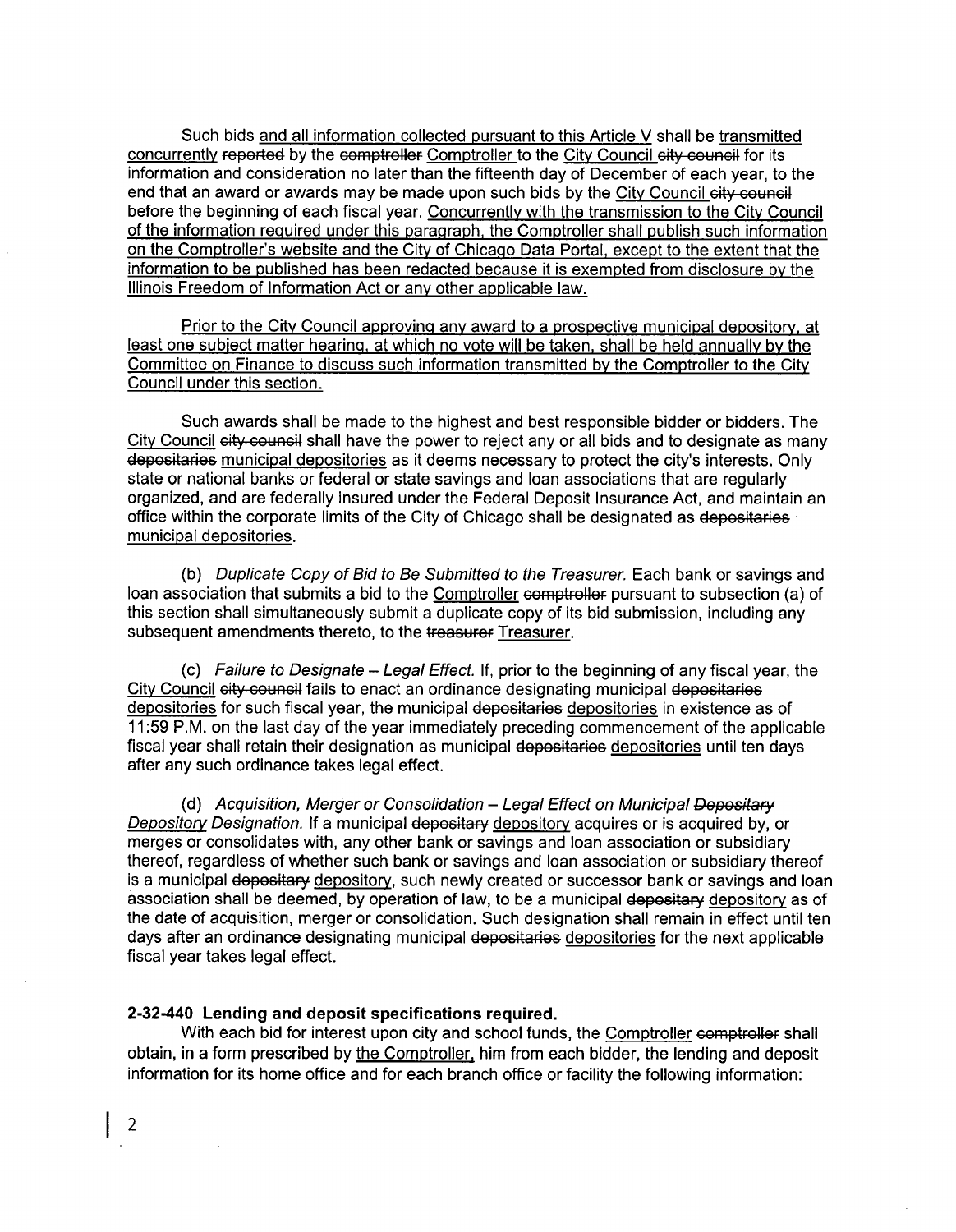(a) Residential lending information. The following information to be reported on residential loans shall be classified separately for property containing (1) dwelling units for not more than four families and condominium and cooperative units; and (2) dwelling units for more than four families in the aggregate. Only loans closed within the previous calendar year shall be reported. Bidders must provide this data in a machine-readable format followinq a template provided by the Comptroller.

(1) The number and total amount of all loans made on residential property within the City of Chicago;

(2) The number and total amount of all loans made on residential property outside the City of Chicago, but located in the Chicago-Naperville-Arlington Heights, IL Metropolitan Division of the Chicago-Naperville-Elgin, IL-IN-WI Metropolitan Statistical Area sixcounty Chicago Standard Metropolitan Statistical Area ("Chicago S-M.S.A."), which include DuPage, Kane, Will, McHenry and Lake;

(3) The average effective interest rate for all loans, calculated separately according to the following loan purposes, made on residential property within the City of Chicago:

- (A) Home purchase loans;
- (B) Home refinancing loans;
- (C) Home improvement loans; and
- (D) Home equity loans: and
- (E) Construction loans;

(4) The average effective interest rate for all loans, calculated separately according to the following loan purposes, made on residential property outside the City of Chicago, but located in the six-county Chicago S-M.S.A.:

- (A) Home purchase loans;
- (B) Home refinancing loans;
- (C) Home improvement loans; and
- (D) Home equity loans: and
- (E) Construction loans;

(5) The average downpayment as a percentage of purchase price on all home purchase loans made on property (1) within the City of Chicago and (2) outside the City of Chicago, but limited to the six-county Chicago S.M.S.A.;

(6) The following data on conventional and F.H.A./V.A. residential home purchase loans shall be reported on an individual loan basis for residential properties within the City of Chicago:

- (A) Census tract;
- (B) Original loan amount;
- (C) Amount of downpayment;
- (D) Effective interest rate;
- (E) Term of loan;
- (F) Purchase price;

(G) Loan application date (not required for loans on dwelling units for more than four families in the aggregate);

(H) Points and fees (not required for loans on dwelling units for more than four families in the aggregate);

(I) Secured or unsecured (not required for loans on dwelling units for more than four families in the aggregate);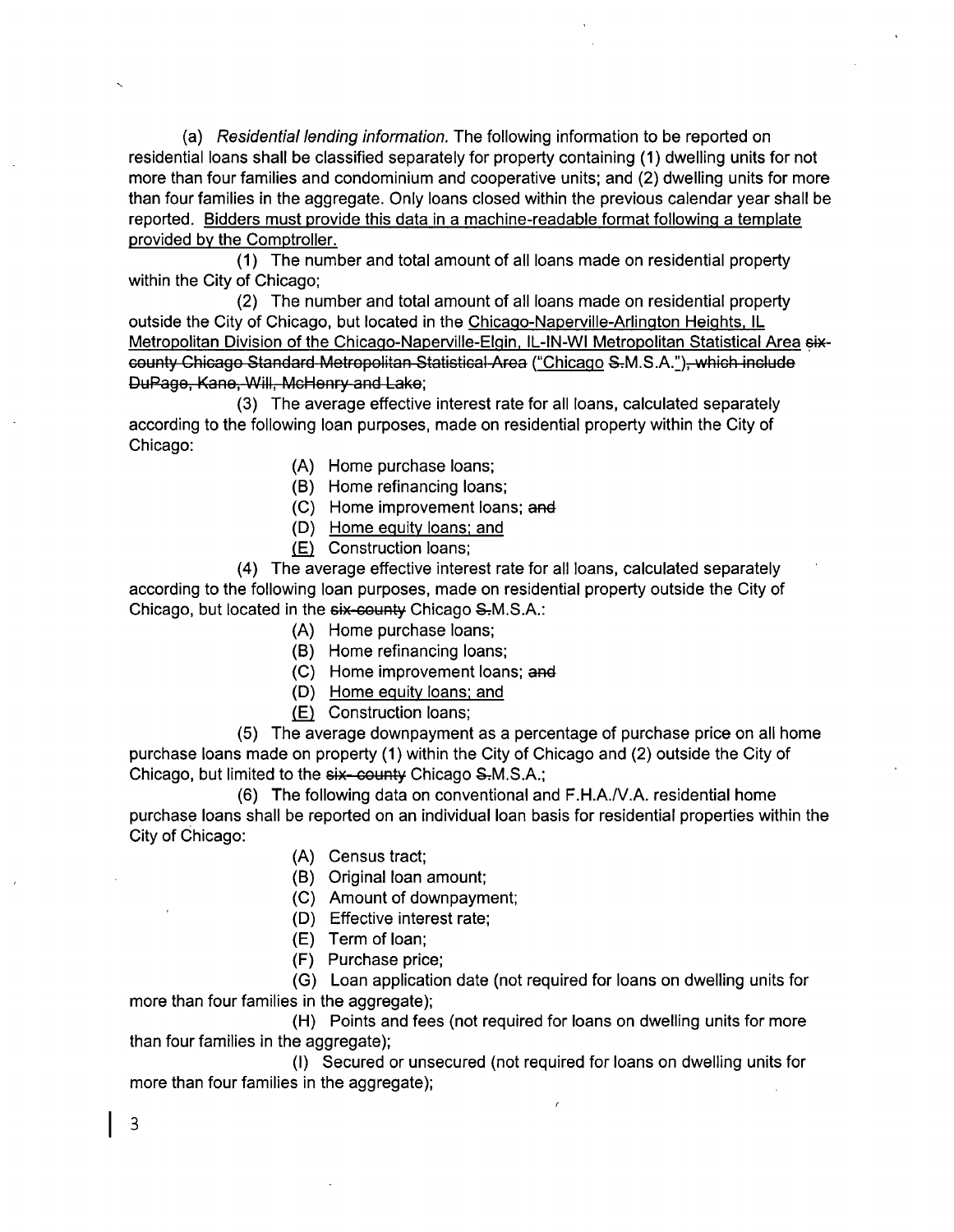(7) The amount of each construction loan made on residential properties within the City of Chicago by census tract;

(8) The amount of each home improvement or rehabilitation loan made on residential properties within the City of Chicago by census tract;

(9) The amount of each residential home refinancing loan made on residential properties within the City of Chicago by census tract;

(10) The amount ofeach home equity loan made on residential properties within the City of Chicaqo by census tract:

 $(4011)$  If the bidder is unable to produce the information regarding the interest rates and points and fees required under subsection (6) of this section from its information systems, the bidder shall provide: (i) a certificate in a form prescribed by the Comptroller eity comptroller certifying that it is unable to produce this information from its information systems; and (ii) any similar information that is available, which information may include rate sheets and weighted interest rates and points and fees.

(b) Consumer lending information.

(1) The number and total amount of all consumer loans made within the City of Chicago;

(2) The number and total amount of all consumer loans made within each census tract in the City of Chicago;

(3) The number and total amount of all consumer loans made outside Chicago but limited to the six-county Chicago S.M.S.A.

(c) Commercial lending information.

(1) The number and total amount of all commercial loans made within the City of Chicago;

(2) The number and total amount of all commercial loans made within each census tract in the City of Chicago;

(3) The number and total amount of all commercial loans made outside Chicago but limited to the six-county Chicago S.M.S.A.

(d) Savings and checking account information. The number of savings accounts and checking accounts and the total dollar balances in the savings and checking accounts stated separately for each census tract within the City of Chicago. The Comptroller eity comptroller is authorized to establish reporting dates for each bidder.

(e) Community Reinvestment Act information. A copy of the most recent evaluation performed by the United States Comptroller of the Currency of each bidder's performance under the Community Reinvestment Act, as amended, and a copy of the public section of the most recent written evaluation under the Illinois Community Reinvestment Act. 205 ILCS 735/35-1, et seq., as applicable. The City Comptroller city comptroller shall transmit copies of all evaluations received to the City Council city council with the report of bids required by Sections 2-32-400 of this Code.

(f) Optional. Each bidder may submit such additional material that is deemed relevant to consideration of the bid.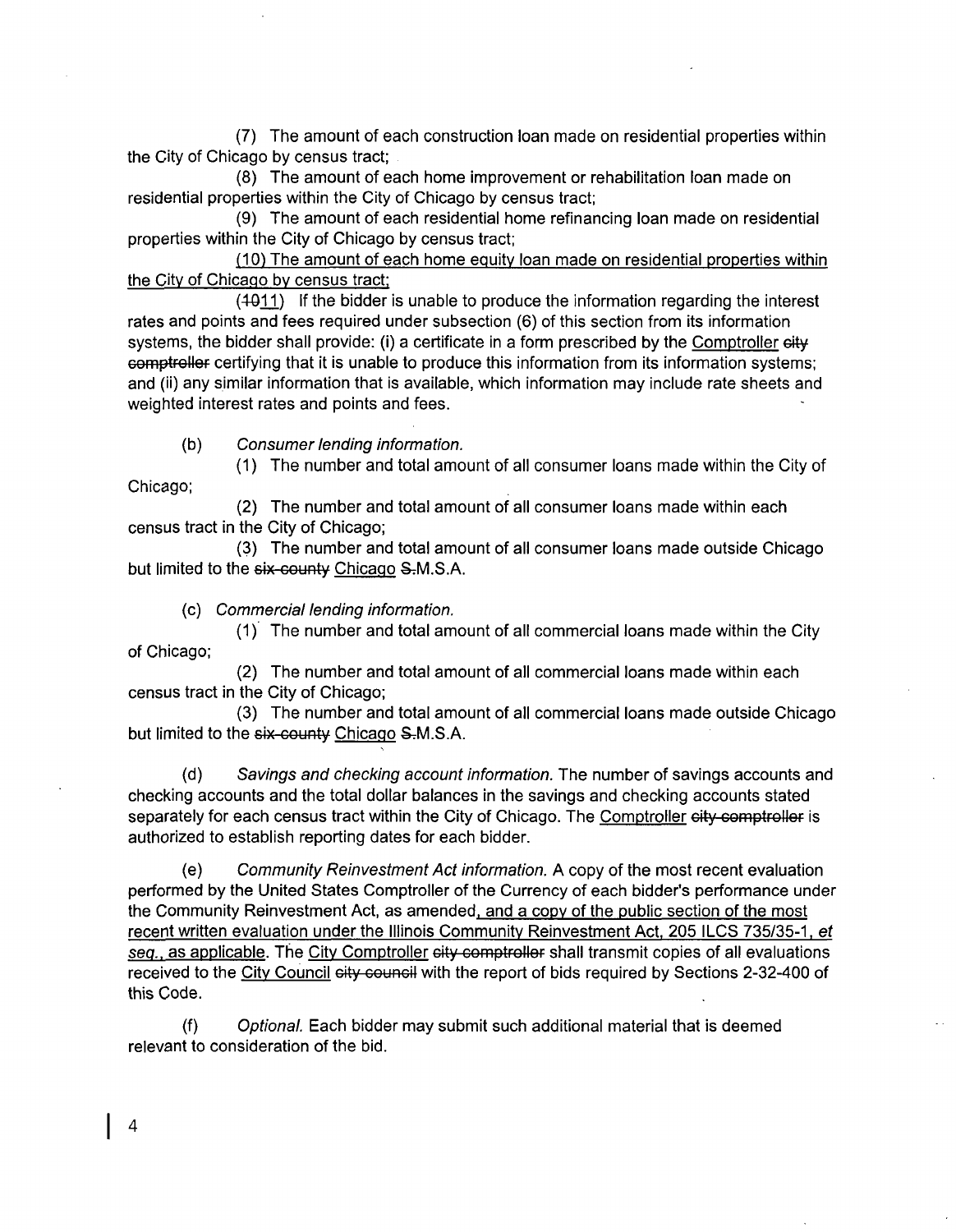(g) Additional residential loan information. In addition to the information required in subdivision (a) of this section and the pledge required in Section 2-32-455, the following information is to be reported concerning residential loans made by the bidder and its affiliates on dwellings that are for not more than four families or that are condominium or cooperative units:

(1) The amount, application date, and term of each refinancing loan, including the amount refinanced on the original loan and the amount of new money financed (if any), as reported pursuant to subsection (V)(A)(8)(d) of Appendix A to Part 203 of Title 12 of the Code of Federal Regulations, as amended from time to time, by census tract for loans made within the City of Chicago. The report shall also indicate whether each loan is secured or unsecured;

(2) The amount, application date, and term of each home improvement loan including originations and purchases, and multiple purpose loans that are classified as home improvement loans because they involve a home improvement purpose, as reported pursuant to subsection (V)(A)(8)(b) of Appendix A to Part 203 of Title 12 of the Code of Federal Regulations, as amended from time to time, by census tract for loans made within the City of Chicago. The report shall also indicate whether each loan is secured or unsecured;

(3) The amount, application date, and term of each home loan classified as a construction loan made on property within the City of Chicago by census tract. The report shall also indicate whether each loan is secured or unsecured;

(4) The interest rates and points and fees paid on each of the loans reported under subdivisions (1), (2) and (3), respectively, unless the bidder is unable to produce this information from its information systems, in which case the bidder shall provide: (i) a certificate in a form prescribed by the chief-financial officer Chief Financial Officer or the Comptroller city comptroller certifying that it is unable to produce this information from its information systems, and (ii) any similar information that is available, which information may include rate sheets and weighted interest rates and points and fees; and

(5) (A) The total number of loans secured by residential real property located within the City of Chicago that were made by the bidder;

(B) The total number of loans secured by residential real property located within the City of Chicago that had been made by the bidder and that were foreclosed by the bidder by census tract: regardless of when the loan was made;

(C) The total number of loans reported in clause (A) where the premium of any single premium credit life, credit disability, credit unemployment or any other life or health insurance was financed directly or indirectiy into the loan; and

(D) The total number of loans reported in clause (B) where the premium of any single premium credit life, credit disability, credit unemployment or any other life or health insurance was financed directly or indirectly into the loan.

The information required to be reported in this subsection (g) shall be reported separately for each financial institution and affiliate.

(h) Mortgage applications not approved. The denial reasons for mortqaqe applications for residential properties within the Citv of Chicaqo. as reported pursuant to the federal Home Mortgage Disclosure Act, 12 U.S.C. 2801, et seq., by race, sex, and census tract.

(i) Depository information. The number and locations of each of the bidder's facilities located within the City of Chicago, and the census tract of each facility, as reported pursuant to the Community Reinvestment Act. Further, it is requested that bidders with more

5